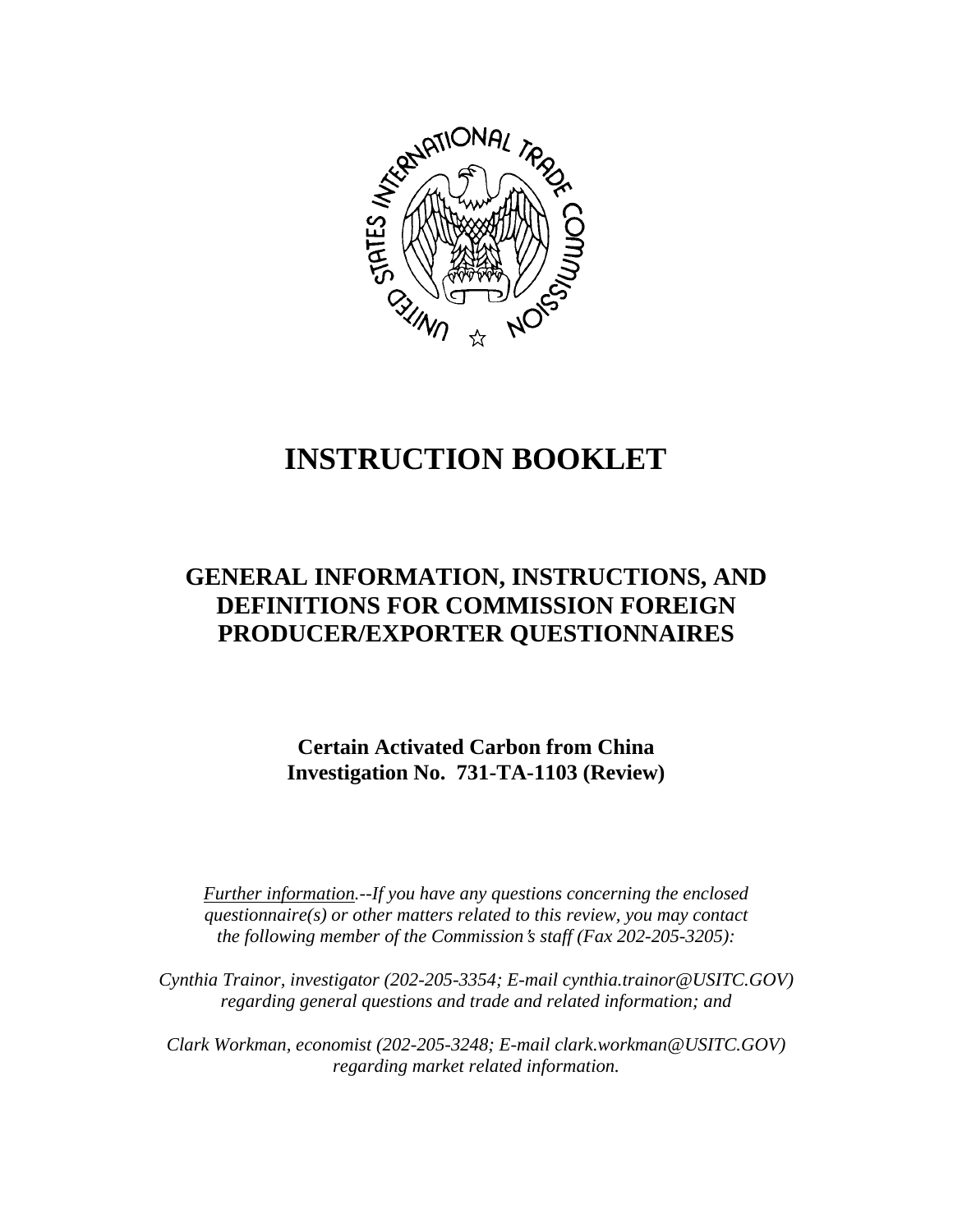#### **GENERAL INFORMATION**

*Background*.--On April 27, 2007, the Department of Commerce issued an antidumping duty order on imports of activated carbon from China (72 F.R. 20988). On March 1, 2012, the Commission (and Commerce) instituted reviews pursuant to section 751(c) of the Tariff Act of 1930 (19 U.S.C. § 1675(c)) (the Act) to determine whether revocation of the order would be likely to lead to continuation or recurrence of material injury to the domestic industry within a reasonably foreseeable time (77 F.R. 12614). If the Commission and Commerce make affirmative determinations, the order will remain in place. If the Commission or Commerce makes a negative determination, Commerce will revoke the order.

Questionnaires and other information pertinent to this review are available at http://www.usitc.gov/trade\_remedy/731\_ad\_701\_cvd/investigations/2012/activated\_carbon/revie wphase.htm.

Address all correspondence to the United States International Trade Commission, Washington, DC 20436. Hearing-impaired individuals can obtain information regarding this review via the Commission's TDD terminal (202-205-1810).

*Due date of questionnaire(s)*.--Please submit the completed questionnaire(s) to the United States International Trade Commission so as to be **received by no later than October 5, 2012**. Because Commission staff might contact you with questions during the course of the proceeding, save the final version of the document(s) and retain all files and worksheets associated with the completed questionnaire(s). Please also retain a copy of any paper original document that you submit.

*Service of questionnaire response(s)*.--In the event that your firm is a party to this review, you are required to serve a copy of the questionnaire(s), once completed, on parties to the proceeding that are subject to administrative protective order (see 19 CFR  $\S 207.7$ ). A list of such parties is maintained by the Commission's Secretary and may be obtained by calling 202-205-1803. A certificate of service must accompany the copy of the completed questionnaire(s) you submit (see 19 CFR § 207.7).

*Confidentiality*.--The commercial and financial data furnished in response to the enclosed questionnaire(s) that reveal the individual operations of your firm will be treated as confidential by the Commission to the extent that such data are not otherwise available to the public and will not be disclosed except as may be required by law (see 19 U.S.C. § 1677f). Such confidential information will not be published in a manner that will reveal the individual operations of your firm; however, nonnumerical characterizations of numerical business proprietary information (such as discussion of trends) will be treated as confidential business information only at the request of the submitter for good cause shown.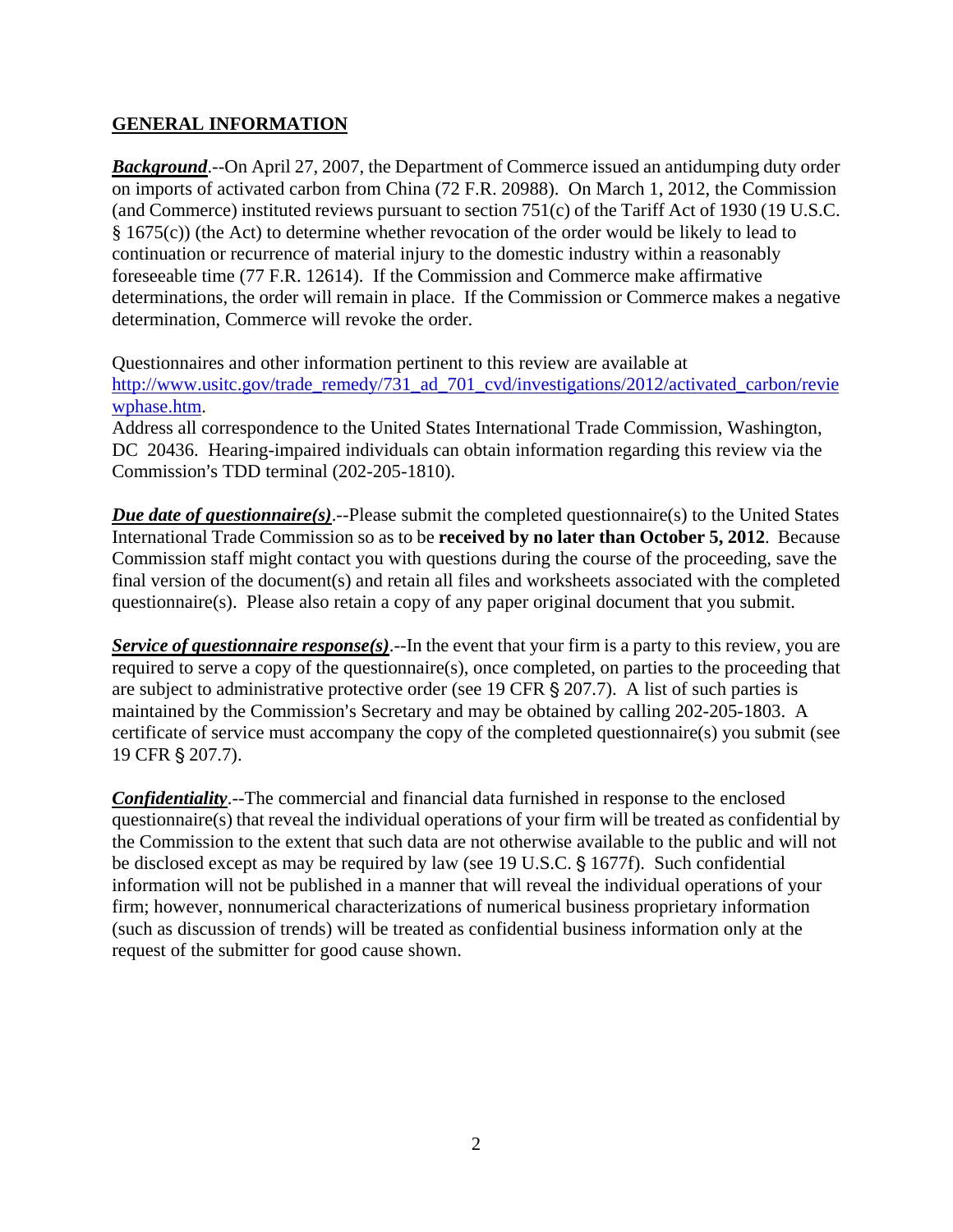#### **GENERAL INFORMATION--***Continued*

*Verification***.--The information submitted in the enclosed questionnaire(s) is subject to audit and verification by the Commission. To facilitate possible verification of data, please keep all your workpapers and supporting documents used in the preparation of the questionnaire response(s).**

*Release of information*.--The information provided by your firm in response to the questionnaire(s), as well as any other business proprietary information submitted by your firm to the Commission in connection with the review, may become subject to, and released under, the administrative protective order provisions of the Tariff Act of 1930 (19 U.S.C. § 1677f) and section 207.7 of the Commission's Rules of Practice and Procedure (19 CFR § 207.7). This means that certain lawyers and other authorized individuals may temporarily be given access to the information for use in connection with this review or other import-injury proceedings or reviews conducted by the Commission on the same or similar merchandise; those individuals would be subject to severe penalties if the information were divulged to unauthorized individuals.

### **INSTRUCTIONS**

*Answer all questions*.--Do not leave any question or section blank unless a questionnaire expressly directs you to skip over certain questions or sections. If the answer to any question is "none," write "none." If information is not readily available from your records in exactly the **form requested, furnish carefully prepared estimates.** Answers to questions and any necessary comments or explanations should be supplied in the space provided or on separate sheets attached to the appropriate page of the questionnaire(s). If your firm is completing more than one questionnaire in connection with this review (i.e., a producer, importer, purchaser, and/or foreign producer questionnaire), you need not respond to duplicated questions in the questionnaires. Questionnaires may be filed either electronically or in paper form.

*Consolidate all establishments in China*.--Report the requested data for your establishment(s) located in China. **Firms operating more than one establishment should combine the data for all establishments into a single report.** 

*Electronic completion***.--**Your firm is encouraged (but not required) to complete the questionnaire electronically in MS Word format. The MS Word versions of all the questionnaires in this proceeding are available online at the ITC web page or may be obtained directly from the Commission's Investigator, Cynthia Trainor (cynthia.trainor@usitc.gov, or 202-205-3354).

*Electronic submission***.--**To the degree that it is possible and not overly burdensome, the Commission requests that responding firms submit their questionnaire responses electronically in MS Word format. The submission of questionnaire responses in the MS Word format allows the Commission to compile, assess, and analyze submitted data more promptly. There are three electronic submissions options detailed below. Paper submissions are also accepted.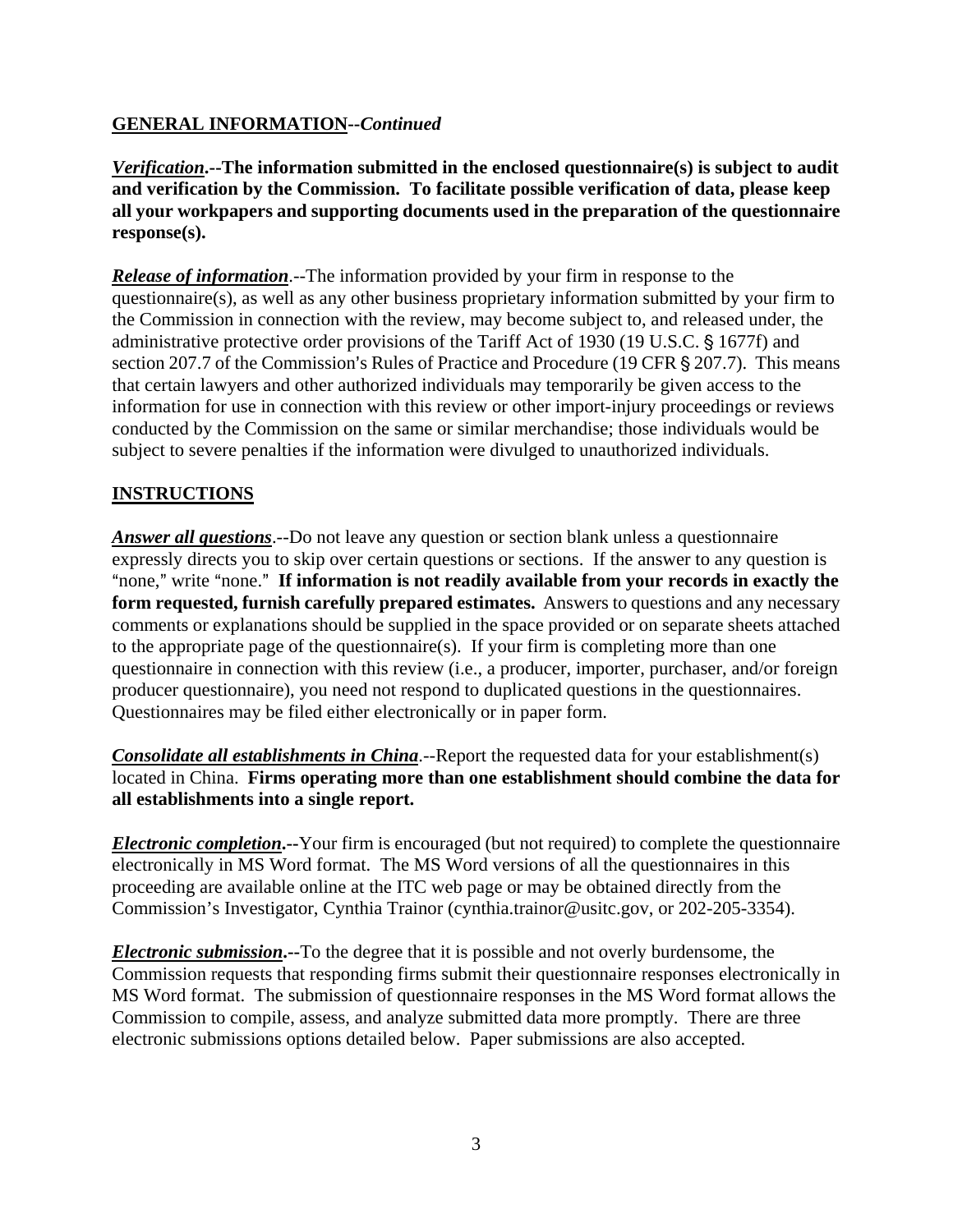#### **INSTRUCTIONS--***Continued*

#### **OPTIONS FOR FILING**

This questionnaire is available as a "fillable" form in MS Word format on the Commission's website at

http://www.usitc.gov/trade\_remedy/731\_ad\_701\_cvd/investigations/2012/activate d\_carbon/reviewphase.htm.

*Please do not attempt to modify the format or permissions of the questionnaire document*. You may complete the questionnaire and submit it, electronically, or you may print it out and submit it in paper form, as described below:

• **Upload via Secure Drop Box.**—Upload the completed questionnaire in MS Word format along with a scanned copy of the signed certification page (page 1) through the Commission's secure upload facility:

*Web address*: https://dropbox.usitc.gov/oinv/ *Pin*: CACR

• **Compact disc (CD).—Copy your questionnaire onto a CD, include a signed certification page** (page 1) (either in paper form or scanned PDF copied onto CD), and mail to the address above. *It is strongly recommended that you use an overnight mail service. U.S. mail sent to government offices undergoes additional processing which not only results in substantial delays in delivery but may also damage CDs.* 

**• E-mail**.—E-mail your questionnaire to the investigator identified on page 1 of the Instruction Booklet; include a scanned PDF of the signed certification page (page 1). Type the following in the e-mail subject line: **BPI Questionnaire, INV. NO. 1103 (Review)**. *Please note that submitting your questionnaire by e-mail may subject your firm's business proprietary information to transmission over an unsecure environment and to possible disclosure. If you choose this option, the Commission warns you that any risk involving possible disclosure of such information is assumed by the submitter and not by the Commission.* 

**• Fax**.—Fax to 202.205.3205.

**• Overnight mail service**.—Mail to the following address:

**United States International Trade Commission Office of Investigations, Room 615 500 E Street SW Washington, DC 20024**

**• U.S. mail**.—Mail to the address above, but use zip code 20436. *This option is not recommended. U.S. mail sent to government offices undergoes additional processing to screen for hazardous materials; this additional processing results in substantial delays in delivery.*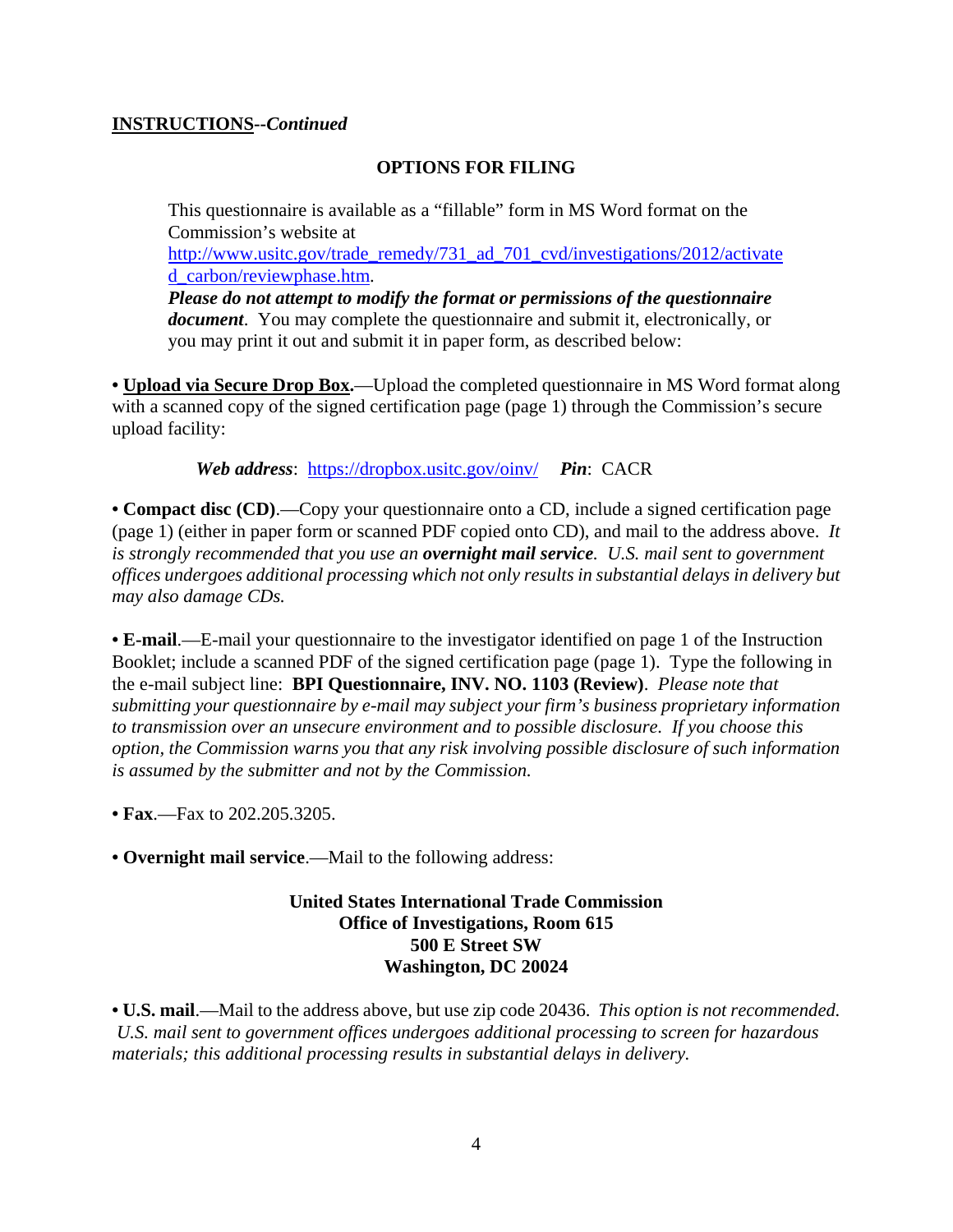Note: If you are a party to the proceeding, and service of the questionnaire is required, such service should be made in paper form.

#### **DEFINITIONS**

*Product*.—Certain activated carbon is a powdered, granular, or pelletized carbon product obtained by "activating" with heat and steam various materials containing carbon, including but not limited to coal (including bituminous, lignite, and anthracite), wood, coconut shells, olive stones, and peat. The thermal and steam treatments remove organic materials and create an internal pore structure in the carbon material. The producer can also use carbon dioxide gas  $(CO<sub>2</sub>)$  in place of steam in this process. The vast majority of the internal porosity developed during the high temperature steam (or CO<sub>2</sub> gas) activated process is a direct result of oxidation of a portion of the solid carbon atoms in the raw material, converting them into a gaseous form of carbon.

 The scope of the order covers all forms of activated carbon that are activated by steam or CO2, regardless of the raw material, grade, mixture, additives, further washing or post-activation chemical treatment (chemical or water washing, chemical impregnation or other treatment), or product form. Unless specifically excluded, the scope of the order covers all physical forms of certain activated carbon, including powdered activated carbon ("PAC"), granular activated carbon ("GAC"), and pelletized activated carbon.

 Excluded from the scope of the order are chemically activated carbons. The carbon-based raw material used in the chemical activation process is treated with a strong chemical agent, including but not limited to phosphoric acid, zinc chloride, sulfuric acid or potassium hydroxide, that dehydrates molecules in the raw material, and results in the formation of water that is removed from the raw material by moderate heat treatment. The activated carbon created by chemical activation has internal porosity developed primarily due to the action of the chemical dehydration agent. Chemically activated carbons are typically used to activate raw materials with a lignocellulosic component such as cellulose, including wood, sawdust, paper mill waste and peat.

 To the extent that an imported activated carbon product is a blend of steam and chemically activated carbons, products containing 50 percent or more steam (or  $CO<sub>2</sub>$  gas) activated carbons are within the scope, and those containing more than 50 percent chemically activated carbons are outside the scope. This exclusion language regarding blended material applies only to mixtures of steam and chemically activated carbons.

 Also excluded from the scope are reactivated carbons. Reactivated carbons are previously used activated carbons that have had adsorbed materials removed from their pore structure after use through the application of heat, steam and/or chemicals.

 Also excluded from the scope is activated carbon cloth. Activated carbon cloth is a woven textile fabric made of or containing activated carbon fibers. It is used in masks and filters and clothing of various types where a woven format is required.

Any activated carbon meeting the physical description of subject merchandise provided above that is not expressly excluded from the scope is included within the scope. The products subject to the order are currently classifiable under the Harmonized Tariff Schedule of the United States ("HTSUS") subheading 3802.10.00. Although the HTSUS subheading is provided for convenience and customs purposes, the written description of the scope of the order is dispositive.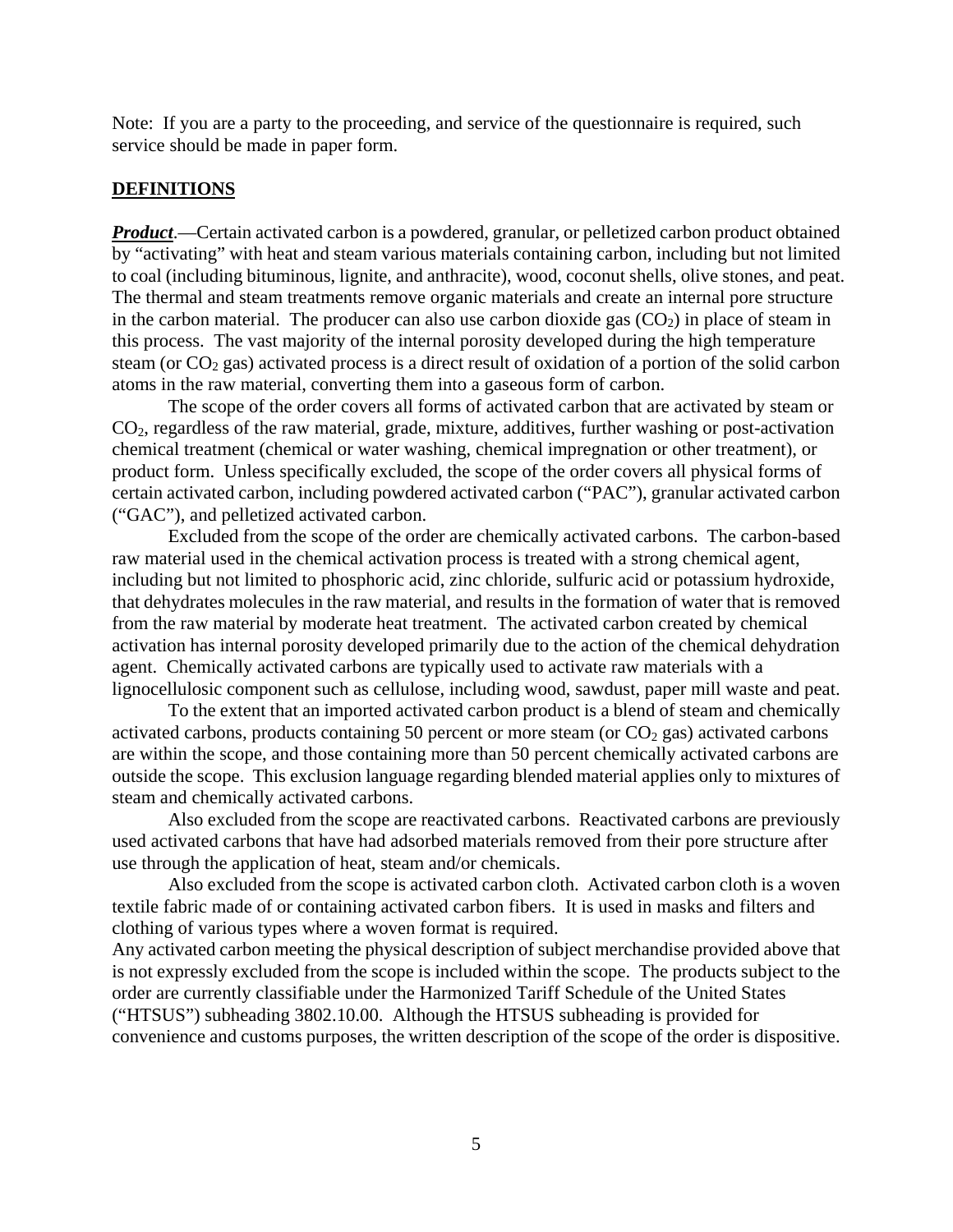#### **DEFINITIONS--***Continued*

*Firm*.--An individual proprietorship, partnership, joint venture, association, corporation (including any subsidiary corporation), business trust, cooperative, trustee in bankruptcy, or receiver under decree of any court.

*Related firm*.--A firm that your firm solely or jointly owned, managed, or otherwise controlled; a firm that solely or jointly owned, managed, or otherwise controlled your firm; and/or a firm that was solely or jointly owned, managed, or otherwise controlled by a firm that also solely or jointly owned, managed, or otherwise controlled your firm.

*Establishment*.--Each facility of a firm in China involved in the production of activated carbon (as defined above), including auxiliary facilities operated in conjunction with (whether or not physically separate from) such facilities.

*United States*.--For purposes of this review, the 50 States, Puerto Rico, the U.S. Virgin Islands, and the District of Columbia.

*Importer.*--Any person or firm engaged, either directly or through a parent company or subsidiary, in importing activated carbon (as defined above) into the United States from a foreign manufacturer or through its selling agent.

*Average production capacity*.--The level of production that your establishment(s) could reasonably have expected to attain during the specified periods. Assume normal operating conditions (i.e., using equipment and machinery in place and ready to operate; normal operating levels (hours per week/weeks per year) and time for downtime, maintenance, repair, and cleanup; and a typical or representative product mix).

*Production*.--All production in your establishment(s) in China, including production consumed internally within your firm.